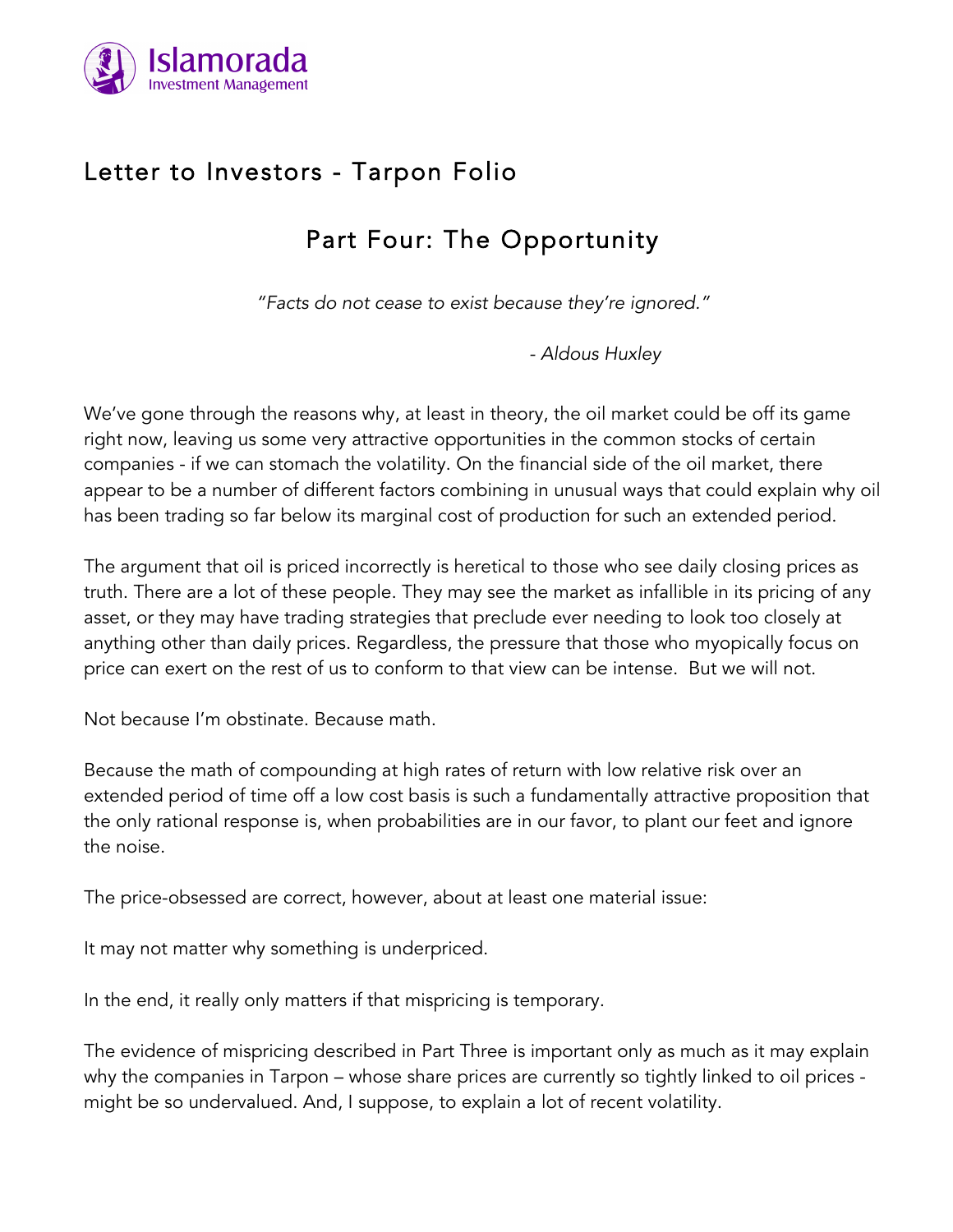

So if we can establish that oil prices appear lower than warranted, based on some combination of industry cyclicality and those other extra-curricular factors in Part Three, then the much more relevant issue becomes…is this temporary?

Part Four of this update is my attempt to show you that the answer to that question is unequivocally, "Yes, this is temporary."

And then, assuming so, how can we take advantage of that?

I am so glad you asked. We've got some diem to carpe.

## On The E&Ps

This year's collapse in oil prices has created egregious temporary mispricings in securities across the capital structures of numerous energy companies. The common stock prices of U.S. exploration and production companies ("E&Ps") in particular appear the most untethered from conservative appraisals of true value. A number of these firms represent exploitable, once-in-adecade opportunities for patient investors to compound capital at high rates of return with significantly less risk than extreme levels of volatility might otherwise imply. And the longawaited catalyst for these companies' share prices - a legitimate inflection point in oil prices finally appears near.

To be clear, the energy companies we now own in Tarpon do not require oil to return to anywhere near the \$100-a-barrel price of a year ago in order for us to do really well. By the time oil reaches \$60 a barrel WTI, our E&Ps will be cash flow positive – ignoring hedges – with the capacity to rapidly convert their inventory to production. In the meantime, they have more than enough liquidity to endure, and should things get even tighter, they also have ample assets that could be monetized if needed.

Also, while I do not personally believe in the "lower for longer" scenario for oil prices that I addressed in Part Three, I do believe that it is best to build Tarpon to withstand it - just in case. So that is what I have done.

## A Stunningly Boring Insight

Let's adjust some expectations before we go any further.

If you, right now, were waiting in an all-night line to see the opening of *Phantom Menace…*I am your Jar Jar Binks.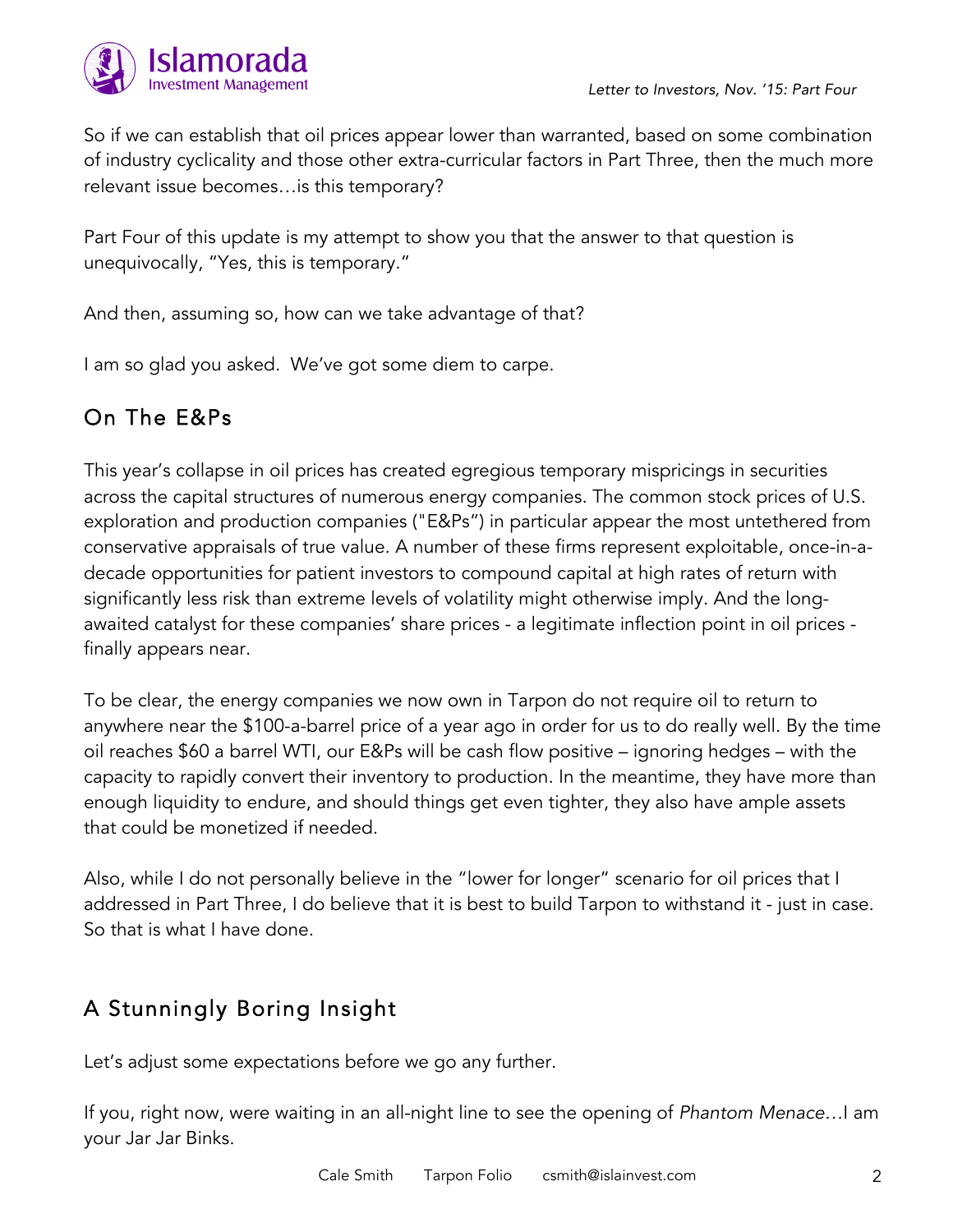

Need that answer quick? I am your network connection. And I have been lost.

All set? Alrighty, then.

The opportunity before us comes down to this:

"The market is completely ignoring the global decline rate."

I know…400 pages for that!?! But hear me out.

### Decline vs. Depletion

Let's first define what we're talking about.

I have the unfortunate habit of referring to the "decline rate" as "CADR," which is short for "compound annual decline rate." Both mean the same thing.

The reason I typically use "CADR" is probably because I'm a geek – but also because at some level it's a mental shortcut that helps keeps the concept of "decline rate" a bit more distinct from another important aspect of oilfield physics, the "depletion rate."

"Depletion rate" is the rate that reserves in an oil field are reducing. They are an important aspect of petroleum engineering, there are a lot of impressive-looking papers written about them, and they are related to decline rates…but depletion rates are completely irrelevant to me. At least in the below.

"Decline rate" is the rate that production is declining. That's what matters to me - not the size of the oilfield, but how fast the oil is coming out.

Kiddie pool in the backyard. You fill it with 1,000 gallons of water on Monday. On Friday, only 700 gallons. Subtract, check calendar, adjust for evaporation, humunuhhumunh: "depletion rate."

Same pool, same 1000 gallons. Kid shoots an arrow into the side of the pool. Dog is okay. Water shoots out fast at first, need lots of buckets. Water barely dribbles out later, need just one bucket. "Decline rate."

Said a different way, it's the size of the hole that matters, not the pool.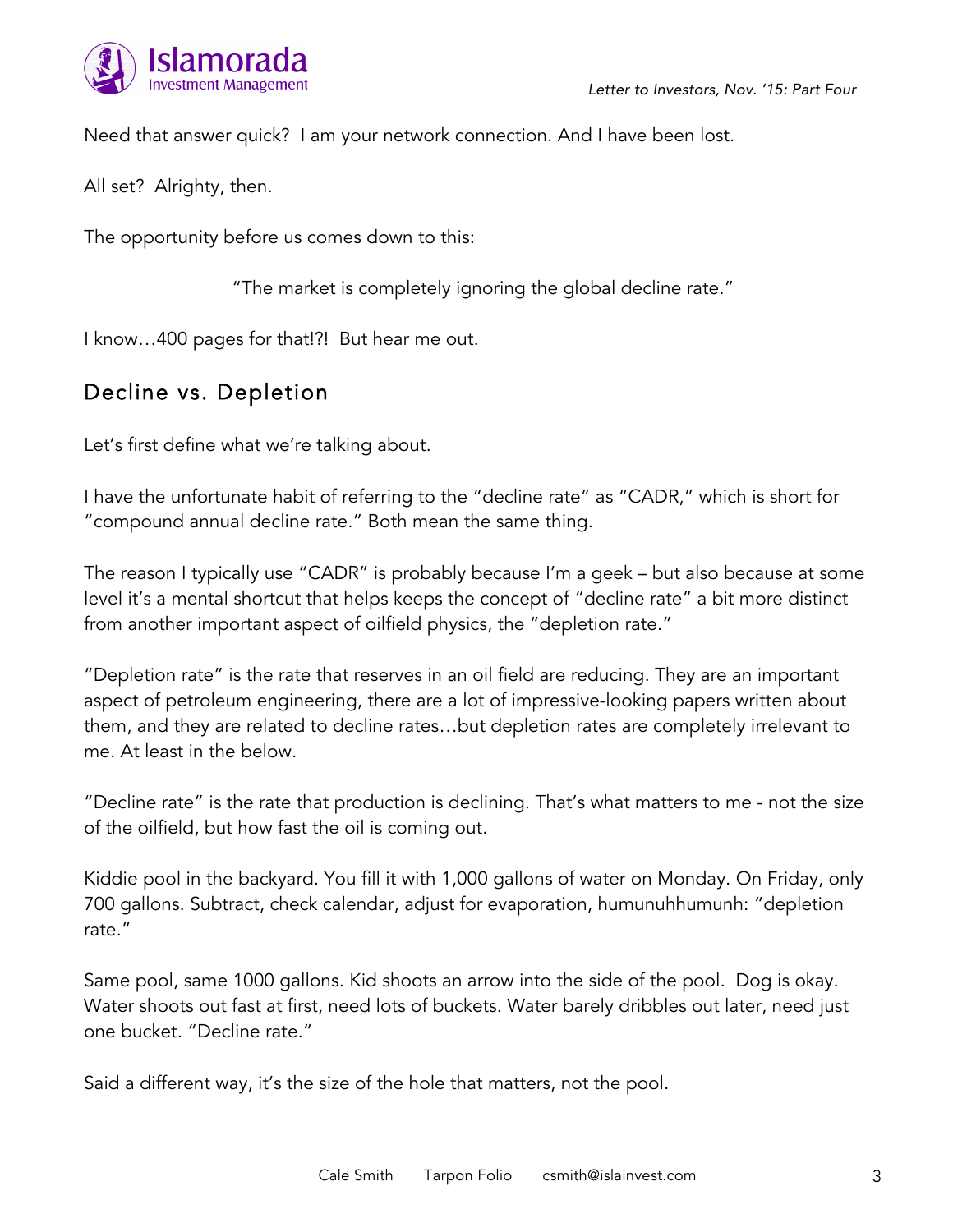

I'll try to keep things as jargon-free as possible here by using "decline rate" and not "CADR" as much as I can in the below - as long as you don't confuse either with "depletion rate."

On with it, then.

### The Ghost in the Machine

It might surprise you to learn that the oil industry's greatest challenge at the moment may not be abysmal prices, overactive OPEC or even the stubborn cowboys of U.S. tight oil.

I would make the case that the industry's biggest challenge is decline rates. And because of them, Wall Street's obsession with other far less important things of late has given us a tremendous gift.

Every oil field has a natural decline curve. Due to the physics of oil wells, a field's capacity to produce oil decreases over time. Specifically, removing oil from a field both steadily reduces the natural pressure that drives oil up and out of a well and decreases the permeability of the rock the oil is trapped in, too. So when a good well is first tapped, you may see that stereotypical "gusher" at first….but that doesn't last very long.

Oil comes out of different wells at different rates, and out of the same wells at different rates over time. In U.S. tight oil wells, for instance, oil tapped by drilling horizontally comes out quickly at first, but then fades fast. Those wells have very steep decline curves. In contrast, more than 90% of the world's oil still comes from traditional or "conventional" oil wells - the stick-abig-straw-straight-down-in-the-ground, "I drink your milkshake" kind of wells. They have much lower decline rates than tight oil wells, but because there are so many of them, conventional well declines nonetheless have an enormous impact on global supply every year.

When aggregated, the individual decline curves from all conventional and tight oil wells across the globe become the industry-wide compound annual decline rate – a production-weighted "CADR" of the world's entire existing oil production base.

Now, the exact impact of decline rates across all oilfields in the world is very hard to calculate. There are too many oilfields in too many different stages of development declining at too many different rates for too many different reasons. Calculating the CADR is an analytically exhaustive effort. Plus, there has been a ton of industry time and money devoted to developing new technologies over the years to slow these decline rates down – making true global decline rates that much fuzzier to determine. The best we can do is estimate, based on the few comprehensive decline rate studies that have been done.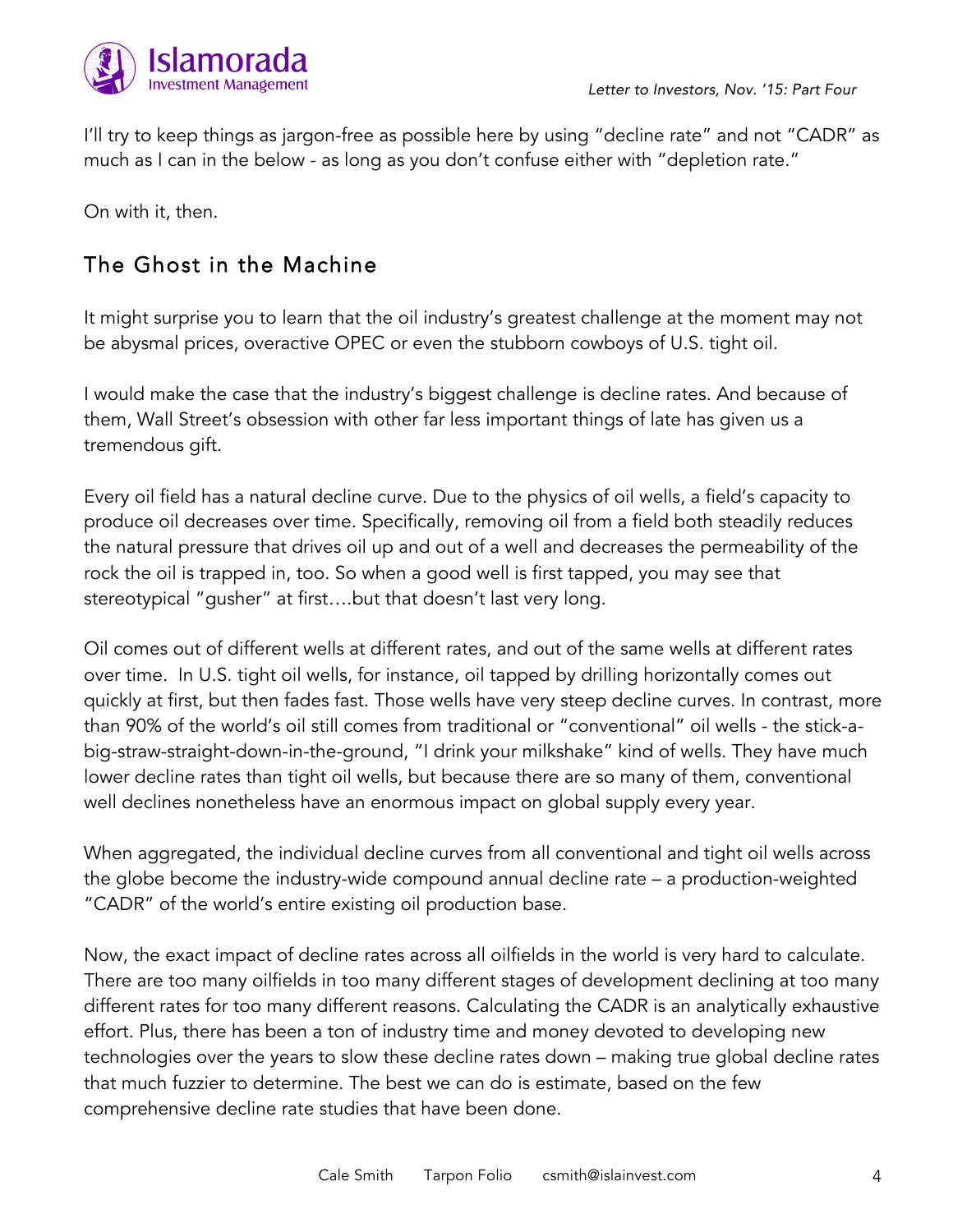

There are three authoritative studies on global decline rates. They have come from the International Energy Agency as part of their World Energy Outlook in November 2013 (*Chapter 14: Prospects for oil supply*). Recent detailed analysis was also done by Uppsala University in Sweden in December 2013 (*Decline and depletion rates of oil production: a comprehensive investigation*). And Cambridge Energy Research Associates also published a highly respected study in 2007 (*Finding the Critical Numbers: What are the real decline rates for Global Oil Production?*).

A straight average of these three comprehensive annual decline rate estimates puts that global decline rate at 5.8%. We can have high confidence in those numbers due to the small spread between them, and because they were each based on independent data sets over a reasonably similar period of time.

Plus, that 5.8% decline rate figure is also in line with global decline rates previously estimated by ExxonMobil to be between 4% and 6%; a "not unreasonable assumption" of an 8% CADR made by the CEO of Schlumberger several years ago; a 6% blended average decline rate estimated by the CEO of Weatherford in 2009; and T. Boone Pickens' own estimated global CADR of approximately 8%, too, as per testimony he gave to the U.S. Senate Committee on Energy and Natural Resources,.

So with global decline rates running at (let's stick with that averaged) 5.8% level, and IEA estimating a bit earlier this year the world would produce 95 million bopd in 2015, the global oil industry needs to bring on approximately 5.5 million bopd of new production just to stem the industry's lost production that occurs naturally as a result of decline rates.

Hold that thought.

#### Why Decline Rates May Not Even Matter

I view the global decline curve as a sort of "macro" margin of safety on the "micro" margins of safety already in each of our current Tarpon names. Here is some back-of-the-envelope math that helps explain why:

The current global oversupply of oil is – estimated on a high (conservative) basis approximately 1.75M barrels of oil per day (bopd).

The IEA recently projected that global non-OPEC production will decline in 2016 by 600k bopd each.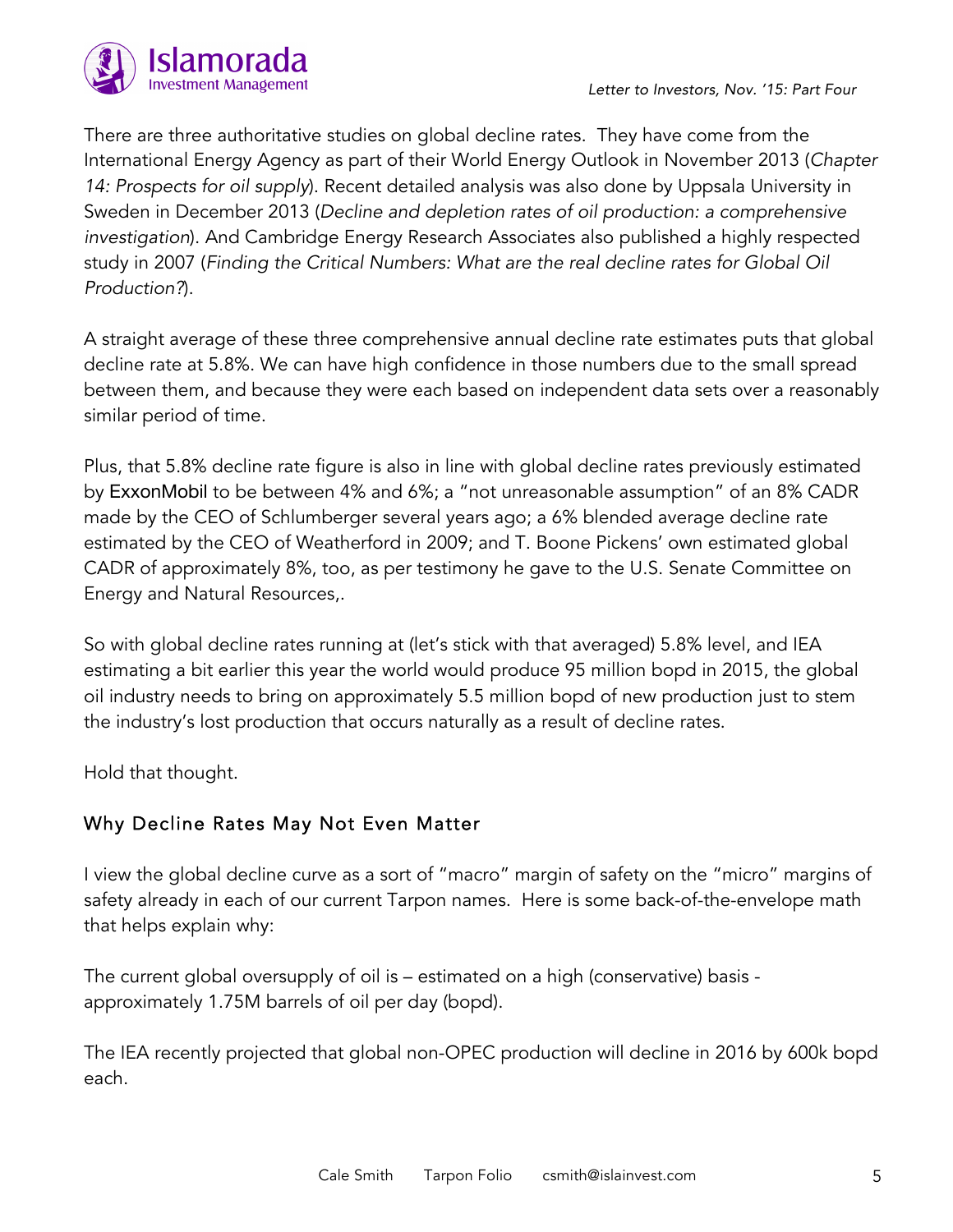

(As an aside - I think this IEA estimates will prove way too low next year, but for the sake of conservatism and objectivity, we'll use it here.)

Looking forward a bit into next year, then, that previous oversupply is effectively down to just 1.15M bopd (from 1.75M – 0.6M).

But the IEA also expects the demand for oil across the globe next year to increase by 1.2M bopd.

And 1.2M – 1.15 means that, right now, today, from even way down here in the Florida Keys, we can see the current oversupply that the market has been so obsessed about in 2015 will essentially disappear, based on just third grade math.

Before we ever get to decline rates and capex cuts.

And which probably doesn't reflect a much bigger drop-off in production than anticipated by the IEA.

Now, you're probably thinking – balancing the oil market couldn't possibly be that simple in reality. And it is not.

The above is not a serious analysis, as that "back-of-the-envelope" disclaimer I hope made clear. Specifically, it completely ignores any changes in production out of OPEC, which the industry has long-assumed will conveniently fluctuate enough every year to balance global supply with demand - enough to support OPEC-desired oil prices, at least.

I am ignoring OPEC here (more later, though) because blindly presuming that OPEC can play the role of global balancer in 2016 requires some assumptions I'm not quite comfortable making. Specifically…(1) peace throughout the Middle East (see Part Three for my thoughts there), (2) that Saudi is willing to risk permanently damaging their oilfields by overproducing (see investor questions in Part One), (3) that Iran can pump 700k bopd by the end of 2016 (Part One again), (4) that the severe financial crisis that the Iraqi government is currently facing somehow resolves itself enough to increase that country's oil production, (5) and that, most importantly, there is enough spare capacity within OPEC to actually be able to produce enough to balance the market. More on capacity in a bit.

The other obvious criticism of that simple back-of-the-envelope approach is also that it focuses on just "flows" of oil and not "stocks." This same point could be made about that "Oil Glut vs. Price War" section in Part Three, so it's worth addressing here, too.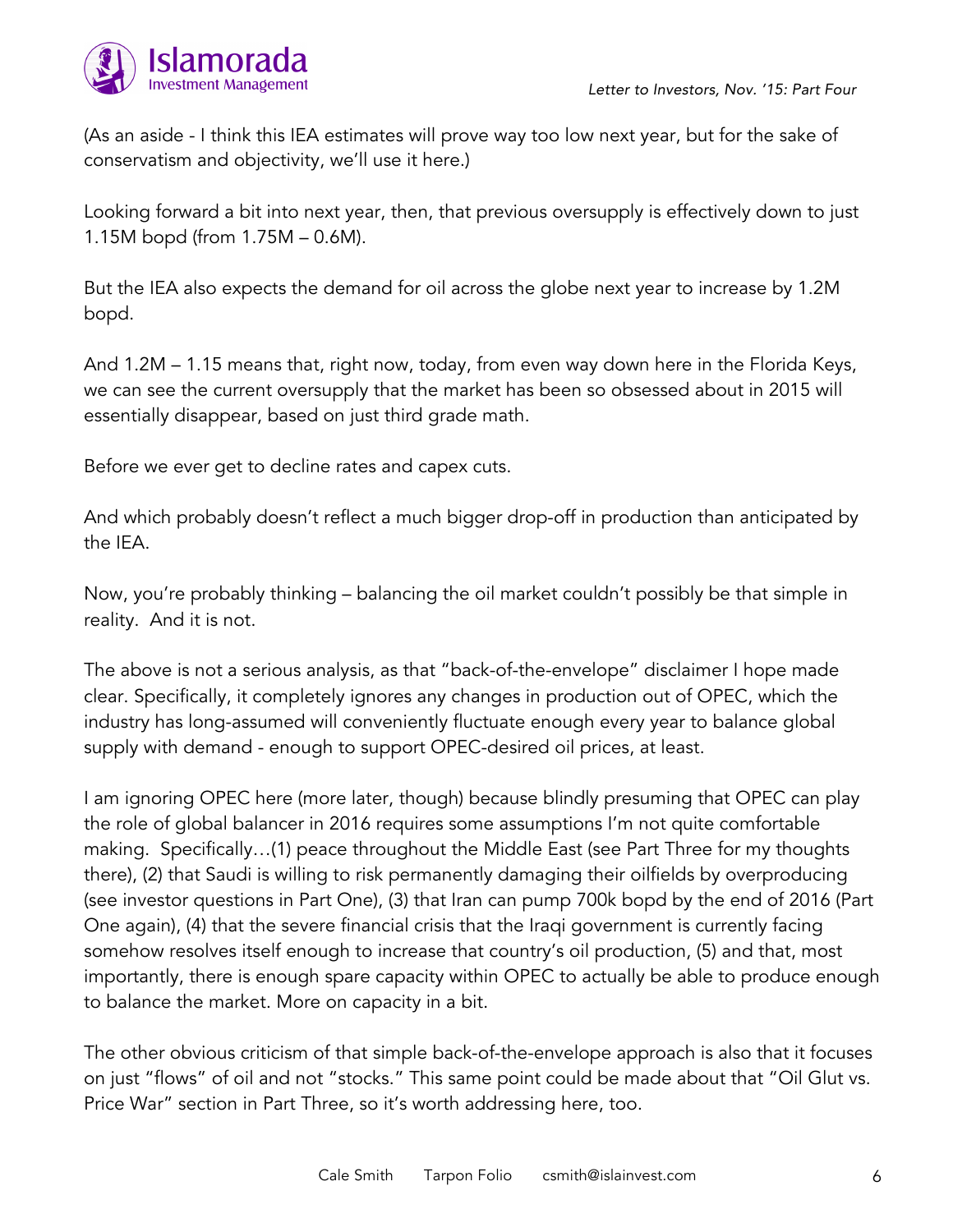

In both rough estimates I do not attempt at all to try and account for the oil that, because of the recent oversupply, has been slowly accumulating around the globe over time.

You might think that this oil in storage should count, too, when it comes to determining when an oversupply might become a shortage because, well, all that oil is sitting there, just waiting for an increase in demand to be used, right?

Nah. Not in the economic sense. At any given point of time there is a huge amount of oil sitting around the globe in storage – because that's just how the industry's supply chain works. And it's a huge supply chain - from refineries to tanker ships to pipelines to rail cars to tank farms – which is also, incidentally, currently seeing very strong demand for oil on the other side. So the "stocks" of oil sitting around in storage are much less analytically relevant than the "flows" involved.

For the record on "flows," though - the amount of crude oil and refined products in commercial storage today, as per IEA's own numbers and compared to stocks a year ago, is up about 9%, or about 240 million barrels. If you expand that glimpse to also include oil stored by the OECD governments (not just commercial stocks), then total stocks are 340 million barrels today – which is 13% higher than the same level in mid-2008…when the market was obsessed with worrying about an *oil shortage*, not a surplus, and *Brent crude prices were at \$140 per barrel*.

And those particular rates of increase aren't concerning. At least, not to me. Global refineries typically keep around 7 days' worth of unrefined crude on hand any time and process more than 80 million barrels of crude every day. So refiners need around 560 million barrels at any given time in storage for their own immediate operational needs. But because refiners make a killing when oil prices are low, you might presume that they are loading up on cheap crude right now – which would further reduce the importance you should put on even a modest increase in those "flows" to storage these days.

So whether oil is being stored in big white tanks, or "stored" in the ground…like it, um, has been for tens of millions of years…doesn't matter in terms of the supply-demand picture next year. Not to me, anyway. In the end, using conservative assumptions and the increase in stocks as per IEA above, the world will chew through the current excess stock of oil storage in about 100 days.

Which may be a big deal if you're an algorithm making trades every few milliseconds. But "back-of-the-envelope" is good enough for us long-term investors – at least when it comes to establishing that even if I'm off my rocker in discussing decline rates below, the fact that I am ignoring OPEC and the stock of current global oversupply probably means a turn in the market would likely only be delayed by three months, anyway.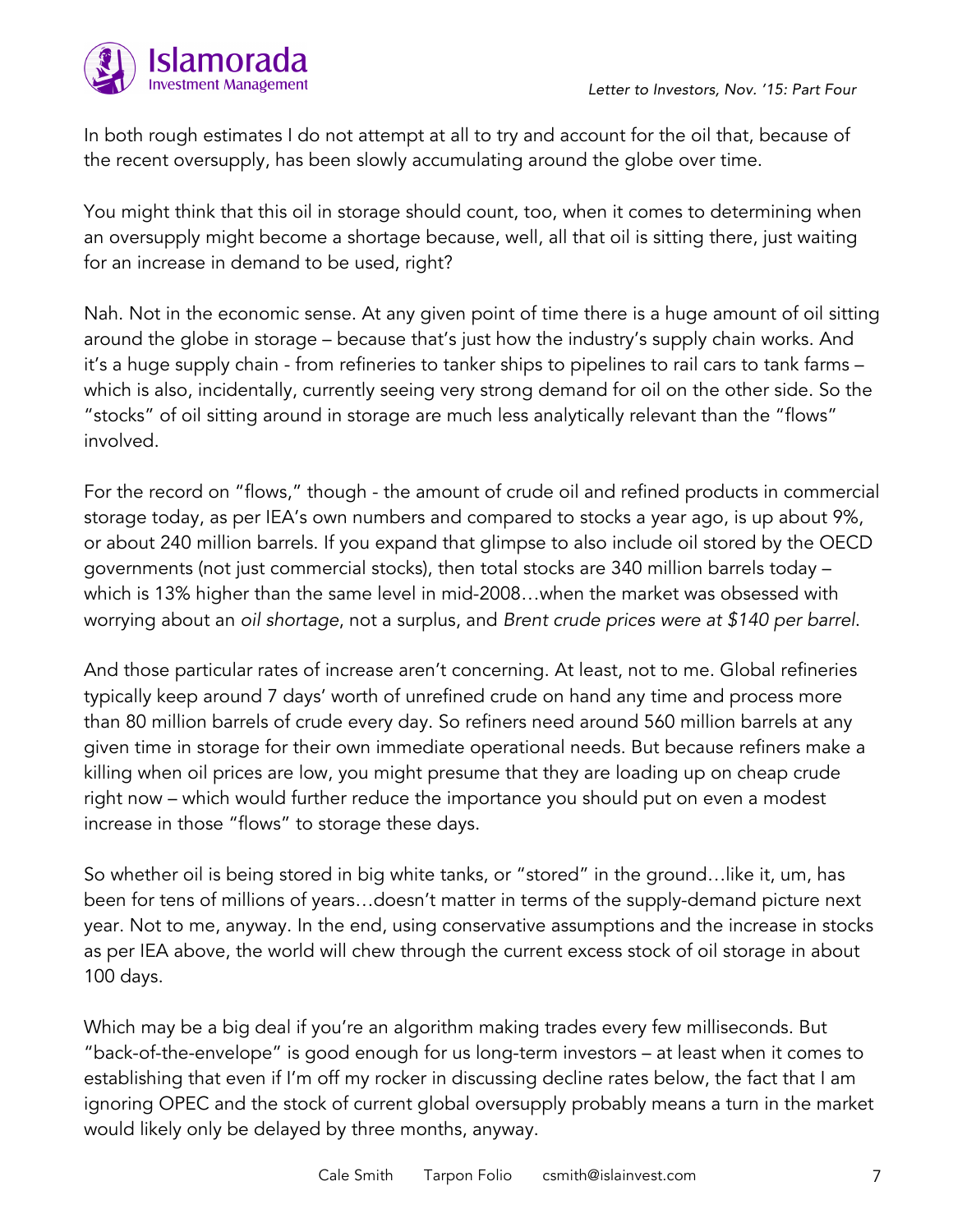

So, to summarize this section - for now, to keep the key IEA assumptions in the global supplydemand picture above as clear as possible, I am assuming that the current historically high OPEC production just stays flat the coming year. I am also ignoring the current levels of global oil stocks.

Adjust that math above yourself however you see fit, though. Just keep in mind that if you adjust it for OPEC and global overstocks, you should realize there are other factors, like a massive reduction in global capital expenditures, that you should also adjust for, too…and which I will get to more in a few pages.

I think you'll find the broader point is still the same; the current oversupply in the global oil market – on any kind of reasonably forward-looking basis – is effectively already gone.

And what happens next will depend on decline rates.

#### Why Decline Rates Will Matter. A Lot.

In normal times, the global decline curve does not get much attention outside the offices of petroleum engineers. At higher oil prices, decline curves are simply not nearly as consequential to the cash flows of the production side of the industry as other factors like well productivity and EUR (Estimated Ultimate Recovery). When a company can earn IRRs, or internal rates of return, in the range of 40% to 50% on each well it drills, the decline curve loses some relevance - because that well is throwing off plenty of cash near-term even as it declines long-term. The relentlessness of the decline curve gets dulled by attractive well economics.

Now, however, in the context of an extended oil price crash, decline rates do matter. Big time.

And the reason is that because as oil prices come down, natural decline rates effectively increase. They become more dramatic because high-cost producers fail to invest in the capital expenditures that would otherwise stabilize the decline rates of their fields.

Depending on their cost structures and how low oil prices might be, high-cost oil producers are the first to "shut-in" their wells – cease all production – or otherwise reduce maintenance and capital expenditures on existing fields to conserve cash.

If it costs you \$90 a barrel to get oil out of the ground, but you can only sell it for \$40, why even bother? The rational response is to either shut-in your wells, or at least do whatever you can to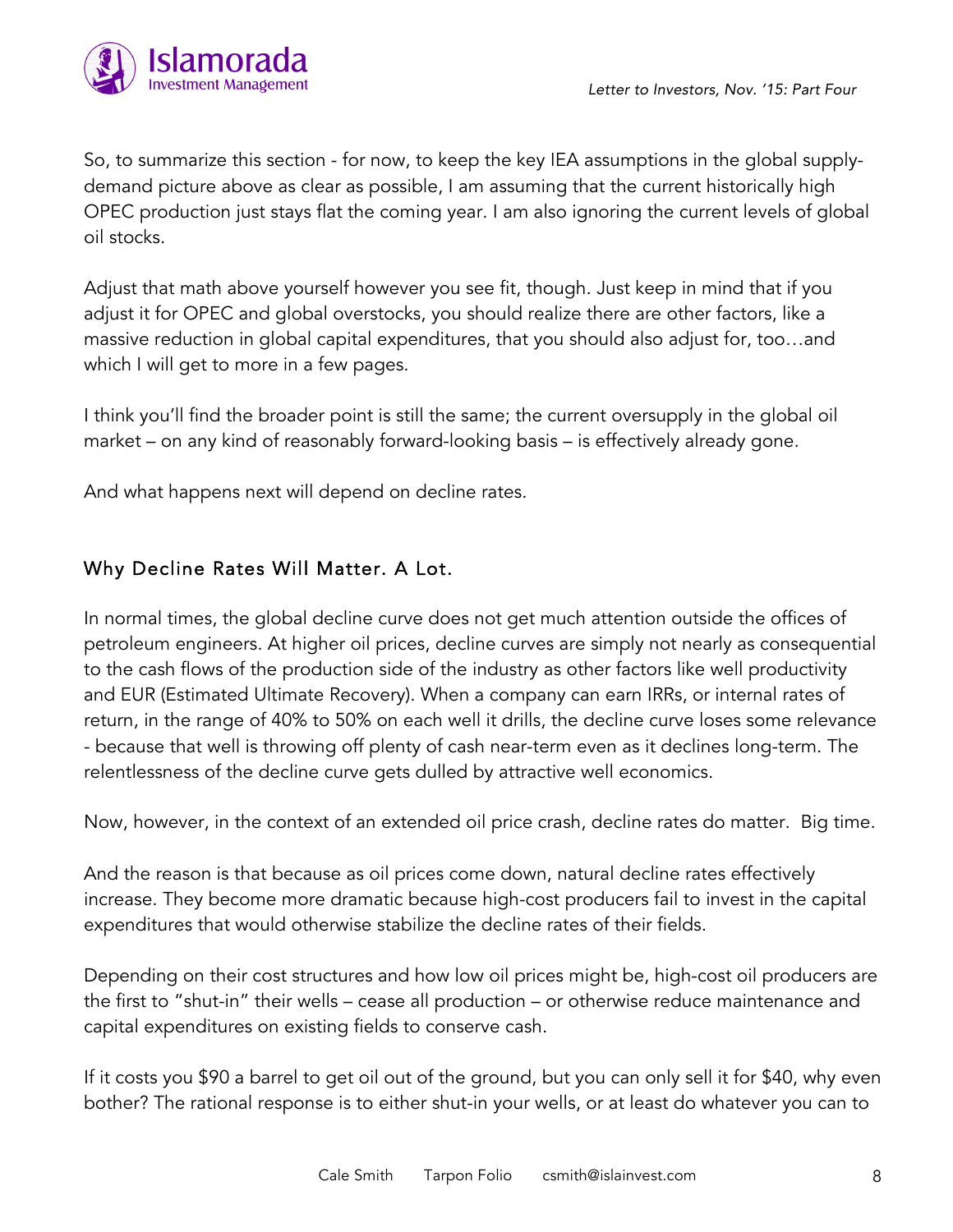

minimize your losses – like dialing way back on maintenance wherever feasible to decrease your losses.

It's not strictly oil prices that determine whether or not to shut-in or reduce production, either. The age of an oil field is a particularly important variable in that decision. Older wells can produce so much saltwater, for instance, that disposal costs mean a producer's actual breakeven point per barrel is significantly more susceptible to lower prices – putting current production that much more at risk during a sustained price decline.

And after enough of this sort of thing, the global decline curve is not a subtle, gradual slope down anymore. It's a jagged cliff. And U.S. tight oil production in particular becomes Wile E. Coyote, running right off that cliff.

Ah, just YouTube it, millennials.

The point is that global decline curve is now critically important because it exposes a vulnerability in the industry: the risk that oil prices fall through levels that not only remove new oil supply, but that deter maintenance on existing supplies among high-cost producers.

And both mean the true global decline rate is, in reality, bigger than the consensus expects.

### Wonderful. And The Point Is…?

So the actual global decline rate is likely significantly higher than currently being modeled by the IEA, EIA and OPEC right now…and specifically because the decline rate is not constant, as they each appear to assume.

At a certain point, logic would suggest that the global decline curve becomes inversely correlated with oil prices for high-cost producers.

Implicit in the CADRs used by those Big Three oil data institutions, however, is the assumption that oil companies are high enough to induce continued capital expenditures and maintenance in existing fields – in order to keep the decline rates of those fields stable. Otherwise, if producers do not attempt to impede the impact of those relentless natural decline rates, then it would follow that the declines begin to compound at a faster rate.

Increased decline rates are not necessarily driven solely by high-cost producers, either. As oil prices fall, all producers begin to reduce their spending to some degree. First, they will typically cut non-core areas like exploration and seismic research. Next, they'll begin shelving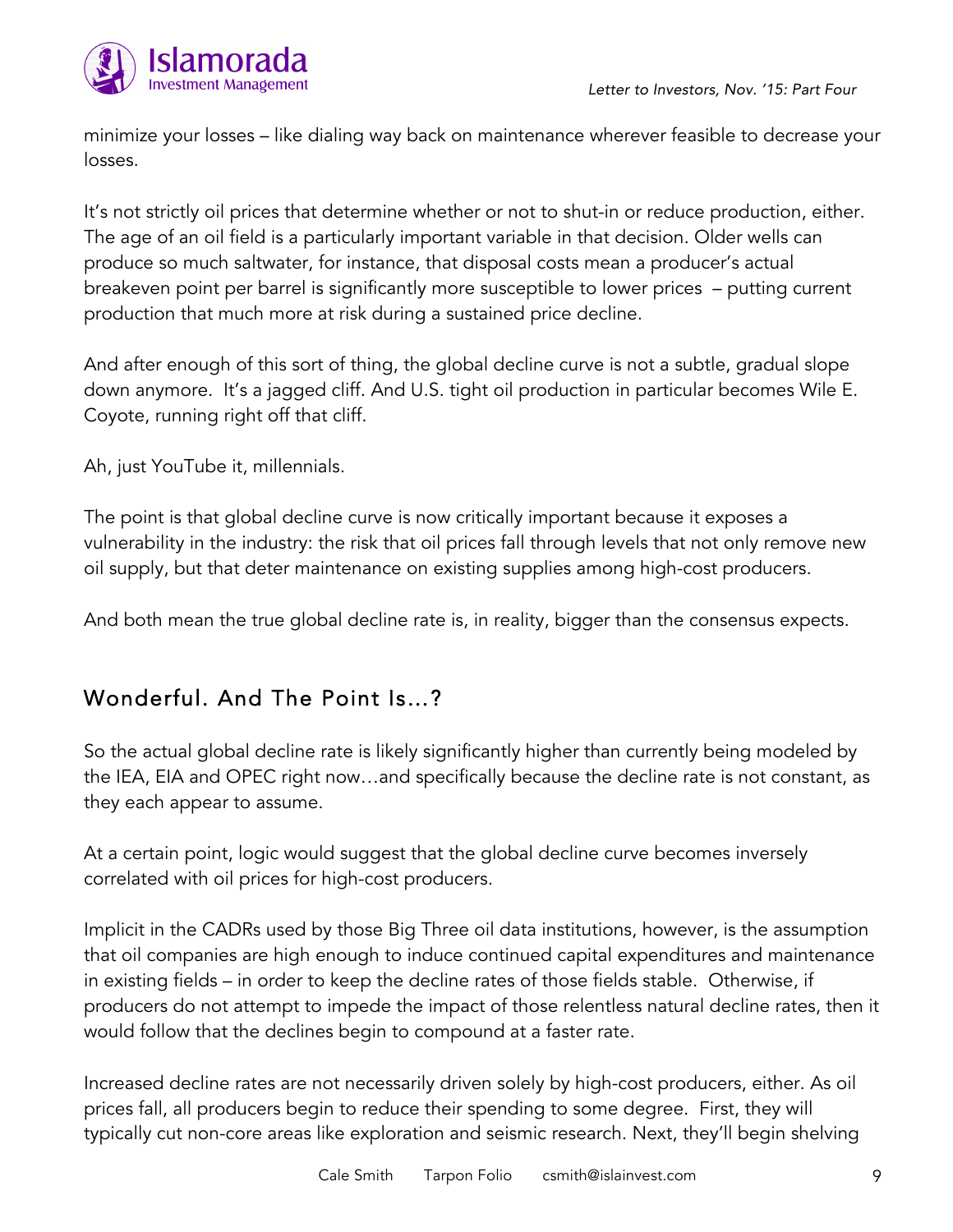

longer-dated projects. Then, companies will typically cut back on the money spent to do maintenance work – including the type of work that would otherwise slow the natural declines of their oilfields.

Now, the extent to which maintenance gets deferred is largely a function of the cost structure of that producer; low-cost operators may not reduce any, while high cost producers may cut way back.

But either way, the point is that with low oil prices, those sorts of projects can make little fiscal sense to pursue for anyone, and the rational response for a significant portion of the industry is to skip or cut back on maintenance - and then base production will decline.

In other words, oil prices need to be high enough to at least cover the costs of maintaining existing wells for higher-cost producers…or else the maintenance won't get done, and CADR grows.

### If You Only Remember One Thing…

This, finally, is where I start to really geek out.

Because in times of true industry distress, like 2015, oil companies around the globe are currently cancelling capital expenditures left and right due to abysmal oil prices. (See "\$200B in capex, gone" below.) And the current pause in capital projects throughout the industry is enabling the natural decline rate of oil fields to materially erode supply to a greater degree than indicated by normalized decline rates, *which assume decline rate increases will be held in check by maintenance capex*. Only a lot of that is not currently happening.

And this is where the compounding kicks in.

By 2020, the IEA estimates the global demand for oil will be approximately 99 million barrels of oil per day (bopd), up from the roughly 95 million bopd currently being used at the beginning of this year.

Now that 4 million bopd difference between now and then might not seem like much. But don't forget that the decline curve never sleeps.

Which I think raises this very important question: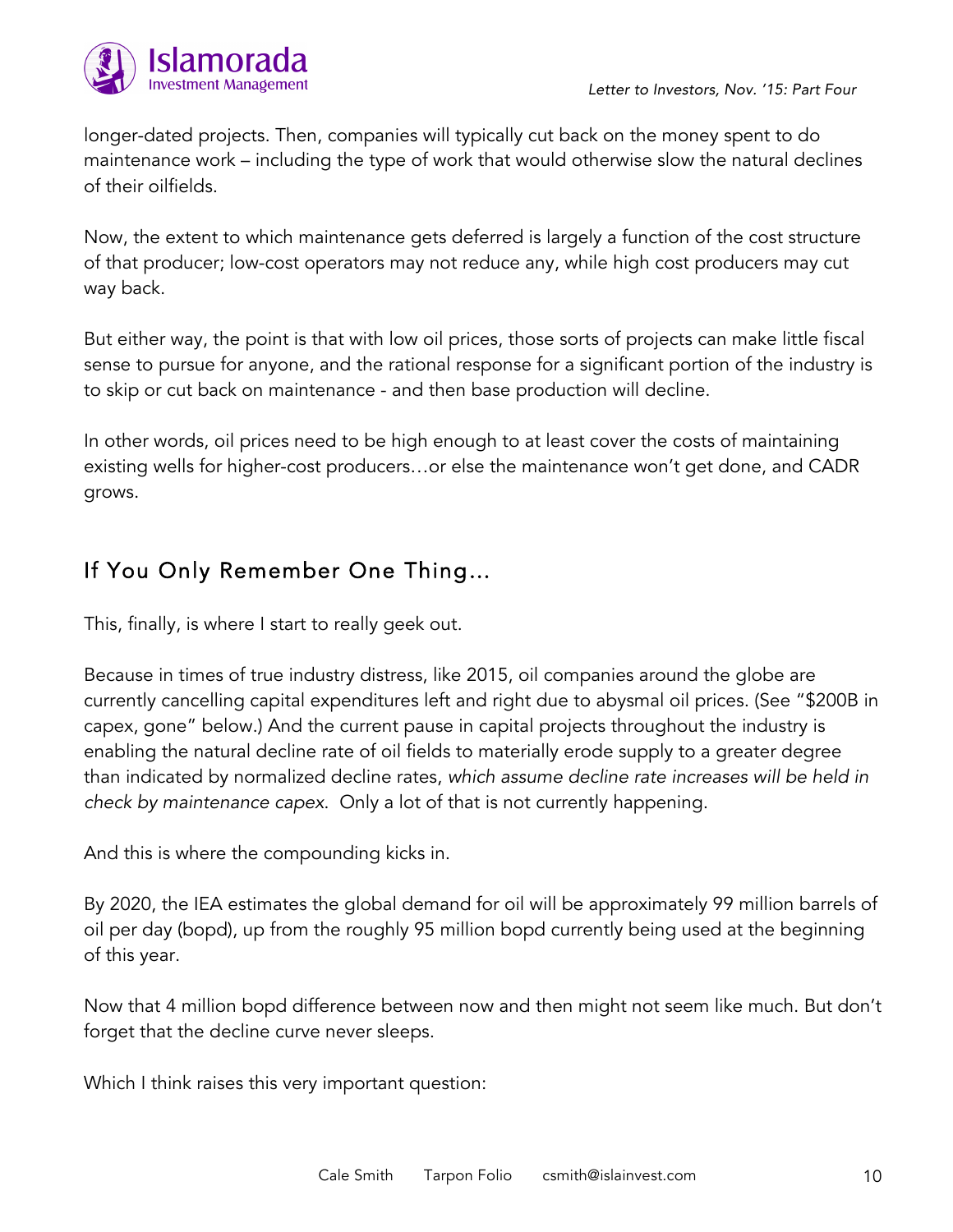

### "If as the IEA says global oil production declines naturally at a rate of 5.8% a year, and assuming a current production base of 95m bopd, then if the world is going to need 99m bopd in five years, how much of that must come from new wells developed between now and then?"

And the answer to that question is, "About 29 million barrels of oil per day."

Math don't lie, people. The CADR effect is huge.

In order to increase the global supply of oil from 95 million barrels of oil per day to the required 99 million bopd the world will need in five years, due to natural decline rates, the industry doesn't need to just create an incremental new 4 million bopd in new supply.

That's not even close. The industry actually needs to create 29 million bopd of brand new supply over those next five years to meet expected demand then.

#### In other words, to meet the world's growing demand for oil in five years, the industry needs to discover almost three new Saudi Arabias between now and then.

Or else there won't be enough oil to meet world demand. And prices will rise significantly.

Hunh.

| Scenarios:                                                                                                              |      | Start of End of End of End of End of End of Start of<br>2015 | 1151 | 16   | 117  | 18   | 19   | '20  | Cumulative<br>mm BoPD<br>Needed | mm BoPD<br>Needed<br>Each Year |
|-------------------------------------------------------------------------------------------------------------------------|------|--------------------------------------------------------------|------|------|------|------|------|------|---------------------------------|--------------------------------|
| <b>IProduction @ CADR of 3.8%I</b>                                                                                      | Low  | 95.0                                                         | 91.4 | 87.9 | 84.6 | 81.4 | 78.3 | 99.1 | 20.8                            | 4.2                            |
| <b>Production @ CADR of 5.8%</b> Consensus                                                                              |      | 95.0                                                         | 89.5 | 84.3 | 79.4 | 74.8 | 70.5 | 99.1 | 28.6                            | 5.7                            |
| <b>IProduction @ CADR of 7.8%</b>                                                                                       | High | 95.0                                                         | 87.6 | 80.8 | 74.5 | 68.7 | 63.3 | 99.1 | 35.8                            | 7.2                            |
| Notes<br>"CADR" = compound annual decline rate<br>Using IEA estimates for start of 2015 and 2020; rest are plug figures |      |                                                              |      |      |      |      |      |      |                                 |                                |

In Million BoPD (barrels of oil per day)

Assumes maintenance capex and constant CADR, but no new exploration capex

Now, to be clear – this is not a projection. It is a table to illustrate the power of compounding in the context of oil well physics. The scenarios above do not account for new supply brought online from very recent drilling activities in 2015, which might reduce that 29M bopd by as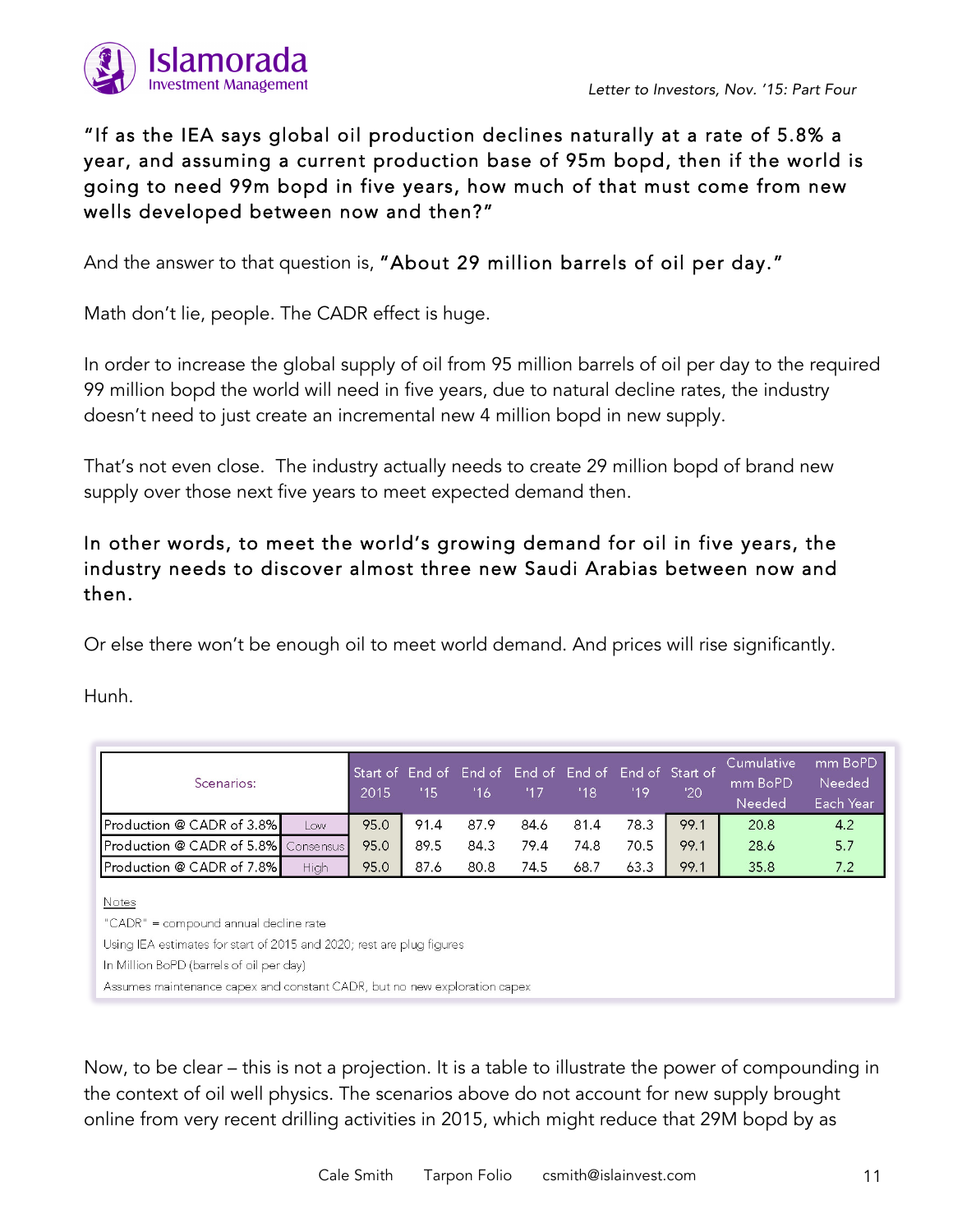



much as a fifth. So it's not the numbers-to-the-decimal that matter as much as the broader concept.

And a range of assumptions in the "Low" and "Consensus" scenarios above, decline rates could also theoretically cut between 3.6 million and 5.2 million bpd from the output of existing fields in 2016 and again in 2017.

But, again, that presumes a constant decline rate. Oil prices have gone way down, which means maintenance isn't being done, and decline rates aren't going to stay constant. Actual CADRs could be significantly bigger than the 5.8% consensus in 2015 and 2016.

How much bigger?

Hard to say. Some of that lost production will be replaced by new fields discovered and greenlighted for development a few years ago when prices were higher, and those fields will come into production the next two years. So this table is absolutely not a forecasting tool.

Nonetheless, we can get an approximate gauge of the impact of a big jump under the "High" scenario in the table above. If CADR ends up being 7.8% over the next five years, then never mind those three Saudi Arabias. We're going to have to find a whole new OPEC's worth of oil by then. And if all drilling and existing field maintenance capex around the world stopped today, we'd be short of oil to the tune of 6.8M bopd (87.6 – 80.8) at the end of 2016.

And how realistic is that "High" scenario?

That's also hard to gauge, but it may be relevant that [Saudi Arabia's Vice Minister of Petroleum](http://www.platts.com/latest-news/oil/doha/saudis-sees-non-opec-oil-supply-drop-accelerating-26271143?hootpostid=35bf12b75ec7a1c0b768ae7b0379b84e) [recently noted that due to low oil prices](http://www.platts.com/latest-news/oil/doha/saudis-sees-non-opec-oil-supply-drop-accelerating-26271143?hootpostid=35bf12b75ec7a1c0b768ae7b0379b84e), about \$200 billion of investments in energy had been cancelled this year around the globe. (And that same estimate can be corroborated in at least two other places.)

That \$200 billion reduction in capex represents *nearly 5 million bopd of production either deferred or cancelled over the next few years*.

So between capex cuts and decline rates, in 2016 there is a very real risk that the industry may be unable to increase production enough to control the pace of an increase in oil prices as demand begins to exceed supply.

And the longer those projects are suspended, and the deeper those capex cuts, the more havoc those decline rates will wreak, the quicker production will fall off – and the higher oil prices will rise.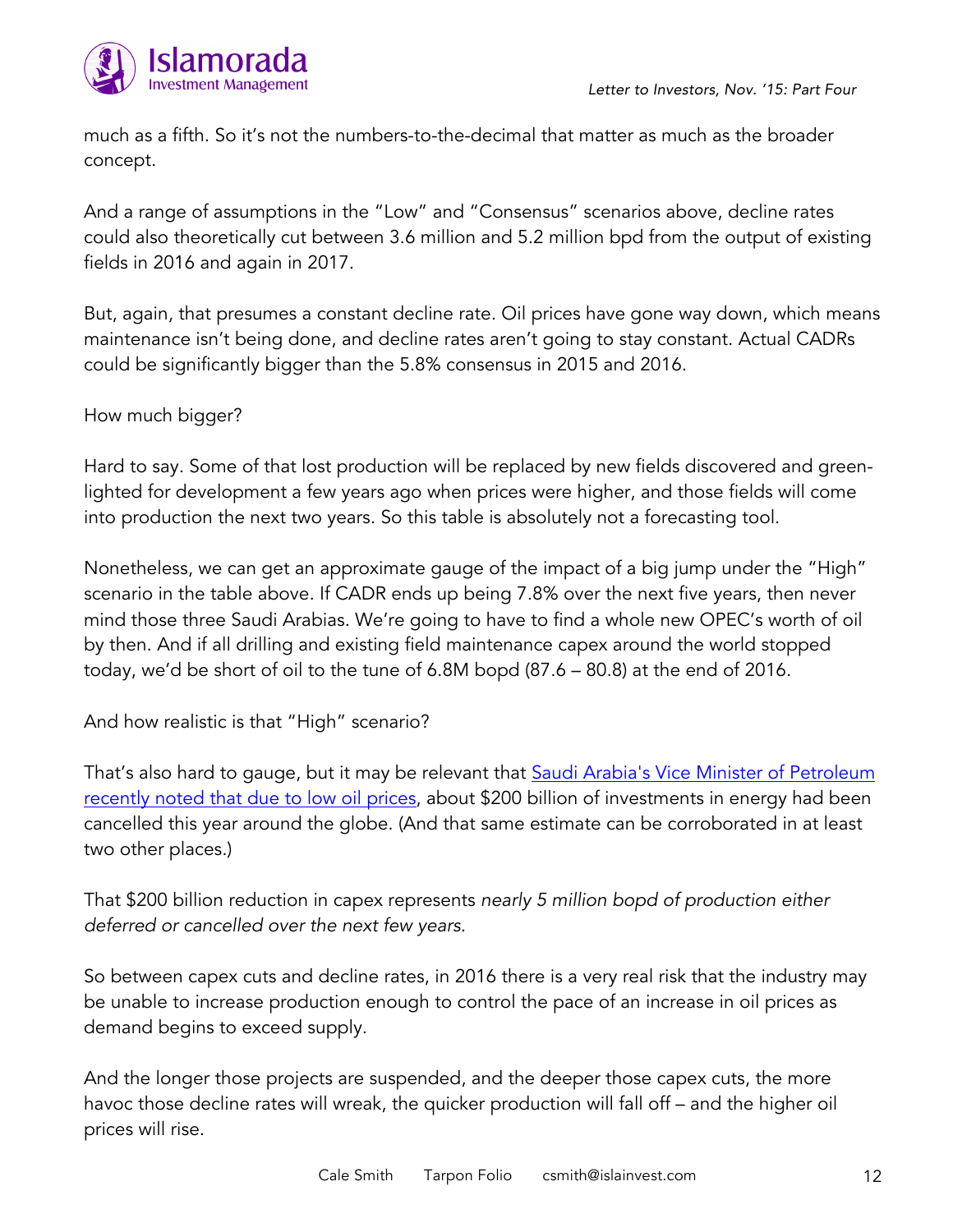

All of which means a few things:

- First, decline rates are about to take over. Market consensus forecasts are relying on unrealistically optimistic (i.e. underestimated) decline rates, and this could lead the industry to dramatically underestimate the amount of production the world will need to meet demand next year, let alone in 2020.

- Second, even the current supply "glut" of 1.75 million barrels per day oversupply is small in the face of today's decline curve. That decline rate is relentless. It is important. And physics trumps opinions.

- The effects of compounding can also be stunning over time. That goes for things on the way up, or on the way down. Decline rates are likely to have more of an influence on oil production in the long-term than any geopolitical factors. They will also create more demand for new oil than any emerging markets.

- In addition, there is a very sharp natural decline curve rate for a lot of U.S. tight oil that has been added to the global production base over the last five years. The more that U.S. tight oil contributes to global production, the more global CADR will increase, too.

- The maximum rate of additional production increases from U.S. tight oil are behind us.

- The compound annual decline rate (CADR) increases incrementally every year, too, independent of oil prices and capex. Specifically, it rises slowly over time due to the age and geophysics of the big oil fields that produce most of the world's oil.

In spite of the above, any serious discussion of decline rates – biggest challenge in the industry, folks! - is completely absent from almost all media and Wall Street coverage of the oil price collapse to date. It is clearly, analytically speaking, a huge error to ignore or underestimate the global compound annual decline rate, when thinking about future oil production.

### The Big Question

Now we can finally get to the core of why my own view on the timing of a turn in oil prices differs so much from consensus.

Given what we know about decline rates, we can now attempt to independently answer the question: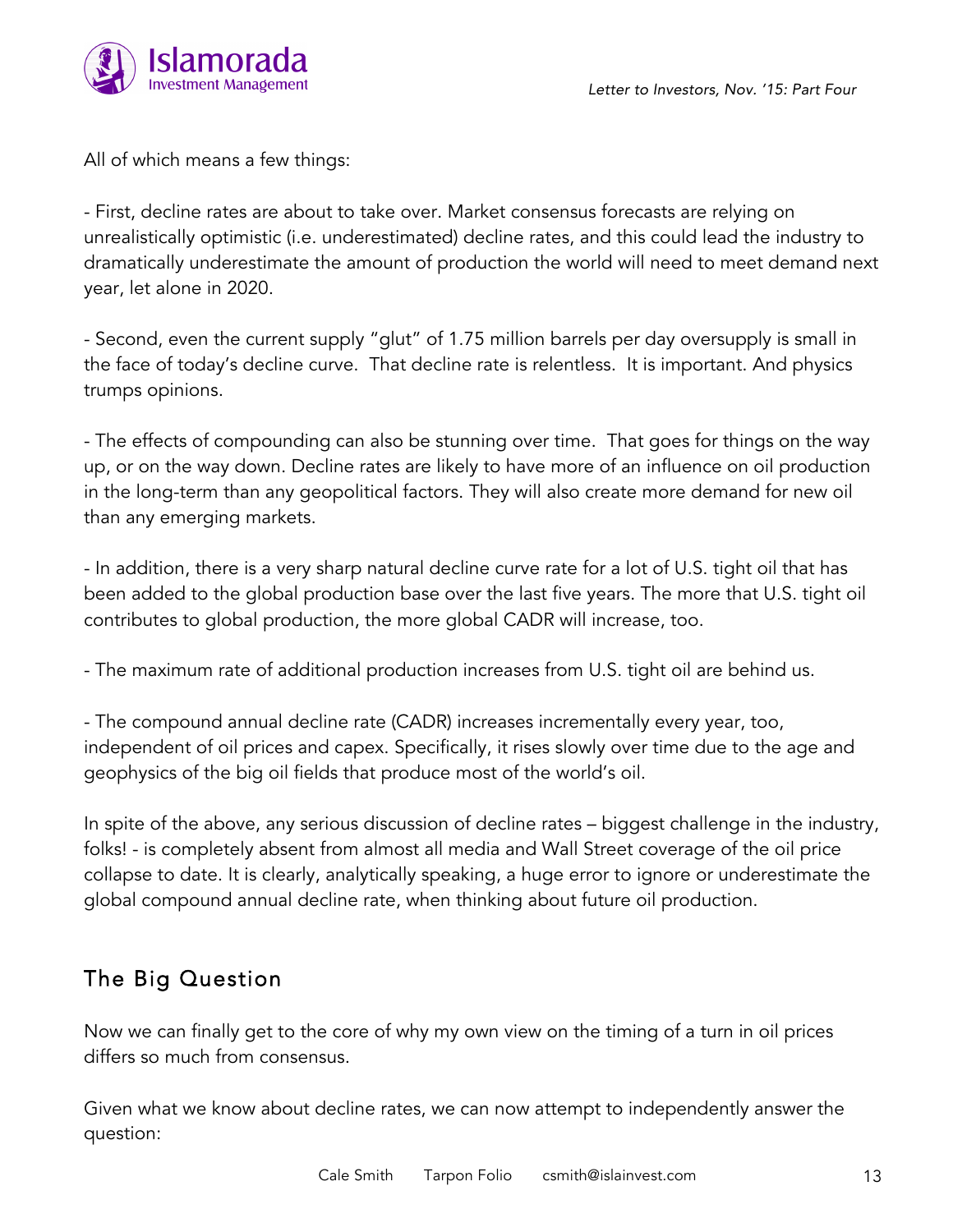

#### *Can the industry meet the demand for oil in 2016?*

Most of the world relies on the predictions of The Big Three – the IEA, EIA and OPEC – to do their thinking for them on these sorts of questions. The reason I would prefer not to is because of that wonky "decline rates are not constant" point, which differs from the assumptions of The Big Three. Again, during an oil price collapse, high-cost producers will eventually reduce maintenance work on (or shut-in) their wells, accelerating the decline curve. When a lot of medium- and high-cost producers make that same decision, global production can relatively quickly fall short of meeting global demand.

So I'd prefer to draw my own conclusions. But to keep this simple and objective, let's still use IEA data to make them, via some back-of-the-envelope arithmetic. And we don't need an elaborate proof here – we just want a quick reality check.

In order to grow production this year to meet demand next year, we need to first offset the natural declines in production, and then, on top of that, add incremental new production.

So the question is really, "What is the change in production needed to meet the expected change in demand in 2016?"

Or, written a bit math-ier…

Production Needed to Replace Declines + Incremental New Global Production = Incremental New Demand

…which is the same thing as, still using IEA numbers and classifications…

"CADR Offset" + New Production from Non-OPEC + Change in 'Call on OPEC' = Change in New Demand

…and then plugging in IEA data for those variables…

[95.0M bopd x 5.8% CADR] + [0.6M bopd decline in Non-OPEC] + Change in Call on OPEC = 1.25M

 $(-5.51M) + (-0.6M) +$  Change in Call on OPEC = 1.25M

Change in Call on OPEC = 7.4M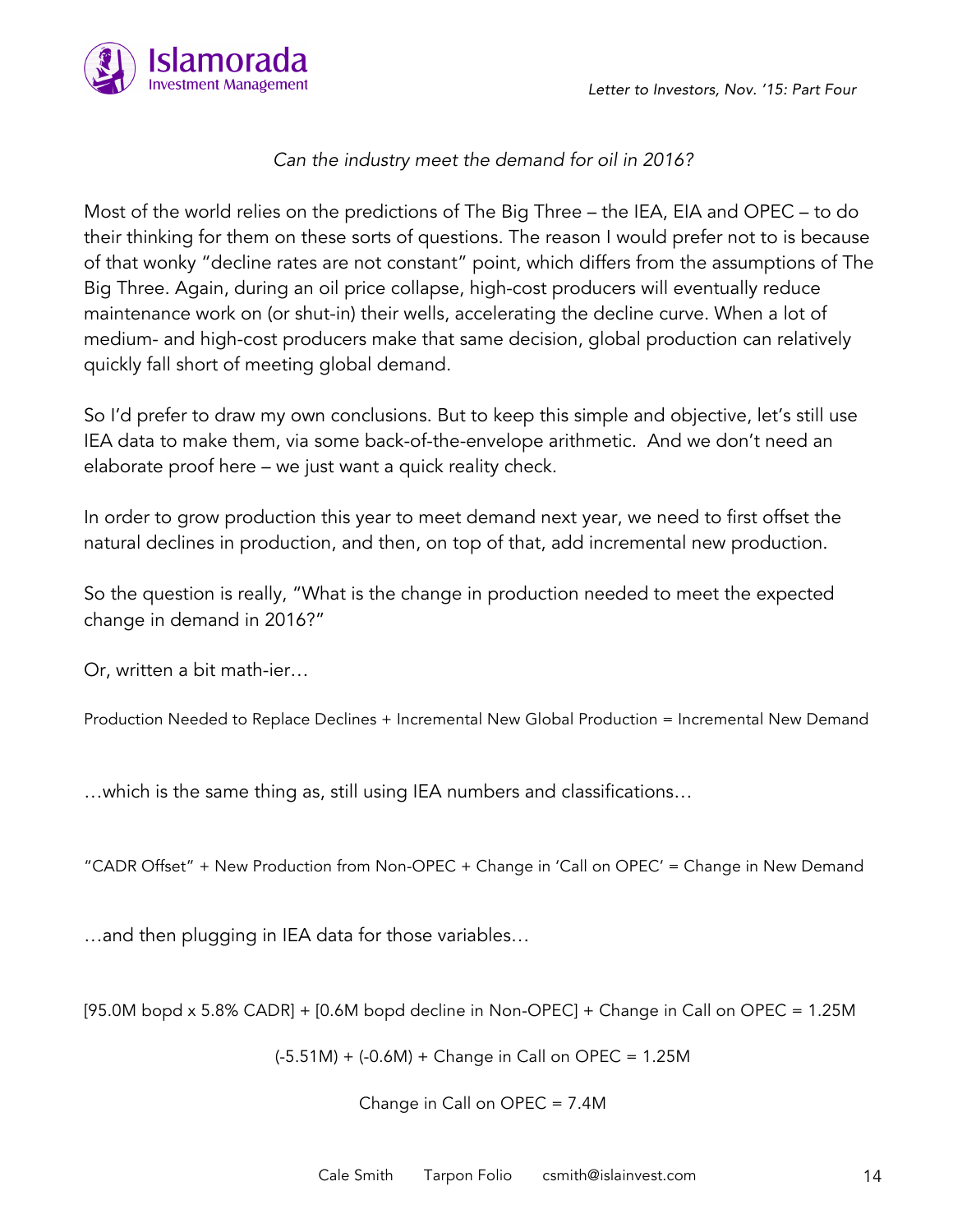

So in order to meet IEA's expected demand growth next year of 1.25M bopd, OPEC, in our little back-of-the-envelope exercise here, has to produce 7.4M bopd of new oil in order to compensate for the global decline curve plus the expected decline in production in the rest of the world.

Can they do that? Well, to answer that we've got to look at OPEC's spare capacity…and, long story short, total OPEC spare capacity at the moment is about 3.3M bopd.

In other words…

In order to meet the 1.25M increase in demand for oil IEA expects in 2016, even if OPEC used all its spare capacity, the world would still be short by 4.1M barrels of oil per day (from 7.4M – 3.3M).

 $S$ <sup>o</sup>…

The decline curve really matters, because at best, it indicates oil prices will rise significantly in 2016, as demand outstrips supply. At worst, it is telling us the industry is at risk of sleepwalking into a significant shortage of oil in 2016…also known as a supply shock.

The global decline rate is a simple but powerful concept.

It helps explain why I was buying oil stocks in Tarpon all summer.

It also helps explain why I am not overly concerned about Tarpon right now – in spite of our results so far this year, and the extreme volatility along the way.

The decline curve will also explain why consolidation among U.S. tight oil companies will probably soon be on the way.

It also tells us that a significant rise in oil prices is inevitable. And that oil prices can rise markedly even if OPEC doesn't make a single policy change.

Incidentally, when it comes to the E&Ps companies we own in Tarpon, that inability of OPEC to meet the expected "call on OPEC" in the future - and higher prices resulting from related shortages - will create excellent opportunities for other energy companies to fill the gap that OPEC members were expected to fill, but did not. But that's for another way-too-long letter.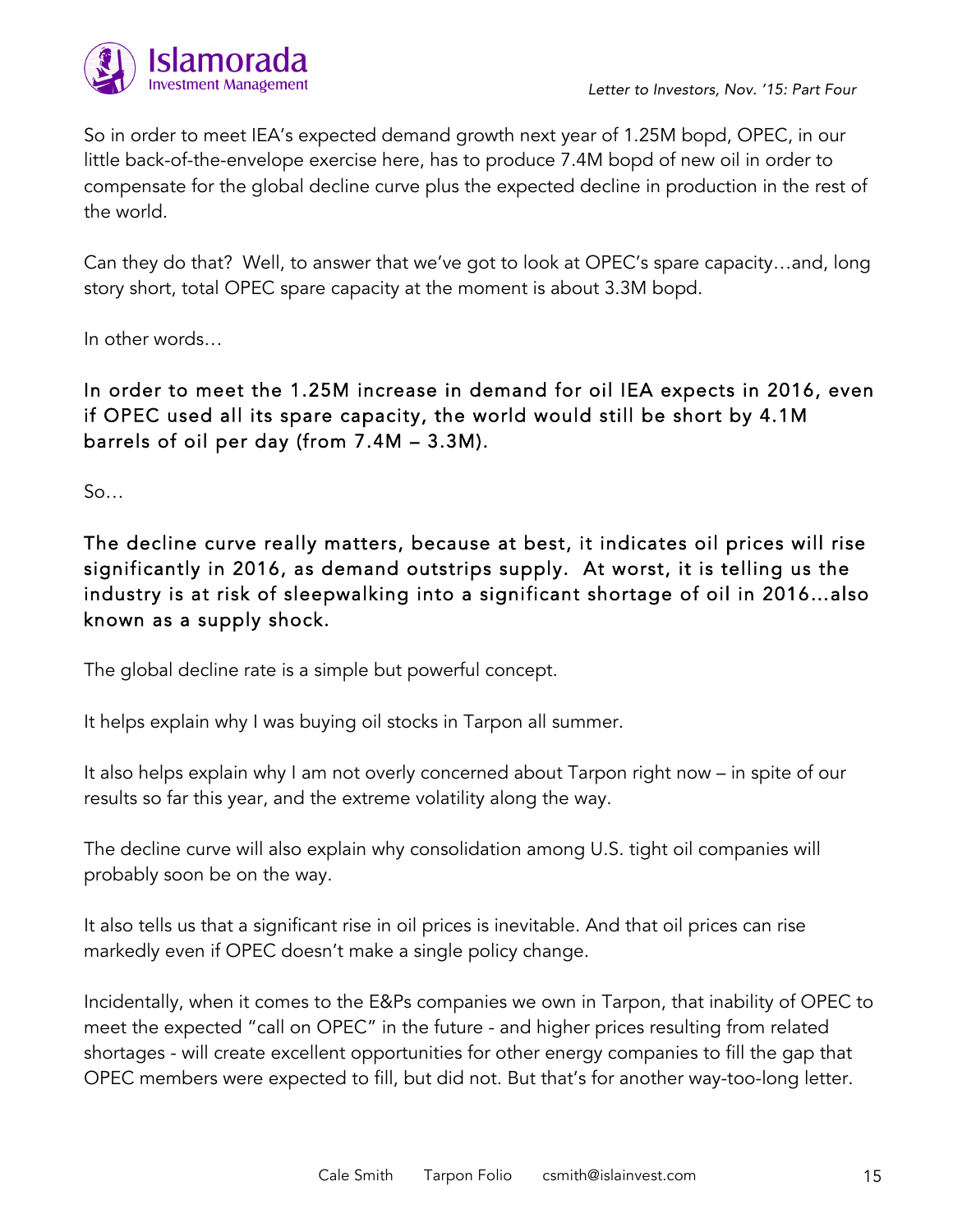

### *What Are We Missing?*

I know. Seems too simple, right? Let me save you some time: here is a quick answer to the first question I am guessing you probably have about all this…

"If this CADR thing is such an important issue, how come nobody else is talking about it?"

Broadly speaking, I would say the vast majority of people just miss the extraordinary importance of compounding – both when investing in general, and then in specific instances like declines in oil fields, too. Compounding is easily the most underappreciated mathematical concept of all time. Period.

A more specific reply would be, "See that Great Pessimistic Feedback Loop thing from Part Three."

It's not that most industry analysts aren't aware of the decline curve, nor that they believe it is unimportant. The global rate of decline by definition strongly defines the required rate of future discovery and production if global oil and gas demand is to be met. Decline rates also effectively represent guaranteed, material demand for the industry every year. Yet as critical as both of those commonly recognized statements are in the industry, decline rates have nonetheless just been getting crowded out of the discussion lately by a lot of other nonsense.

There is some pretty extreme groupthink out there when it comes to IEA projections, too – even though it appears the global decline rate may be systematically underestimated by the IEA.

And that is kind of a big deal, because the IEA is effectively the premier provider of non-OPEC global oil data and projections to governments, companies and financial institutions around the world. In other words, IEA represents the market consensus. And it's possible there could be something off about things at IEA – and OPEC, for that matter - when it comes to CADR.

More specifically, while both groups have considerable expertise in analyzing 'above ground' trends, some researchers have noted that the IEA appears to consistently miscalculate things 'below ground,' including reservoir depletion and production decline rates - which underestimates losses from natural oilfield declines.

And this may be why the IEA in particular keeps overestimating initial non-OPEC production growth; their forecasts have been notably incorrect in seven of the last ten years. And that could be because they're not properly accounting for decline rates.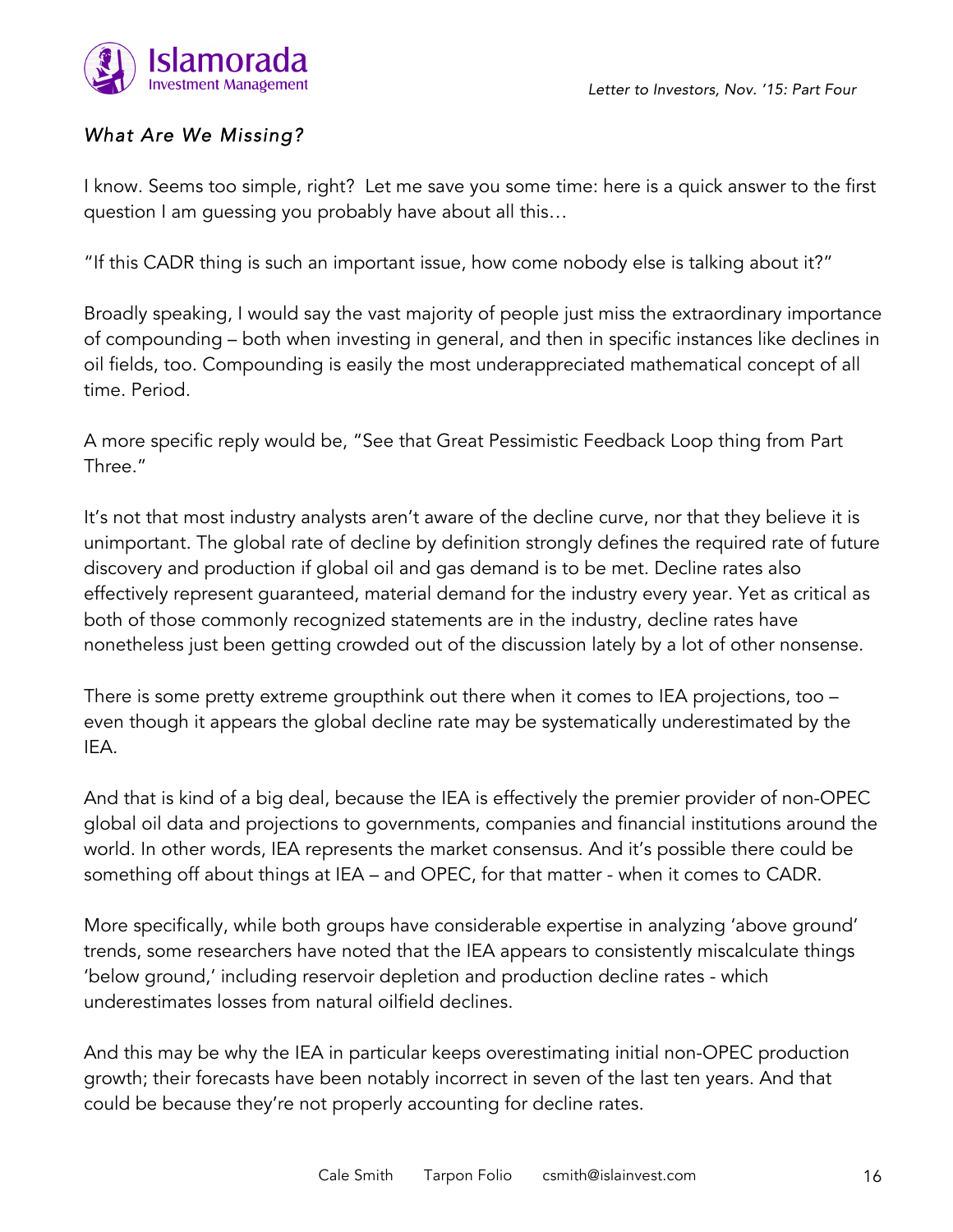

Here is how an armchair statistician would describe this particular error:

The IEA models future oilfield production by extrapolating historical production data with an exponential decline curve. This results in a curve that is too smooth compared to reality, which is bumpy, and which assumes the future will unfold at pace that is also far too similar to the past...and the real world is never so predictable. And what it means is that the results for projected production every year can be too optimistic.

So, again, it is not the case that various experts disagree about the importance of the global decline rate…it is much more that they blindly rely on IEA data, which doesn't take the fact that the decline rate is not constant into consideration. At all. And while this argument is pretty wonky, it matters because it is material and overlooked. Decline rates will take over in 2016 and they will absolutely matter more than rig counts, Iranian production and weekly Genscape reports.

Now, the above approach makes plenty of assumptions that could easily be incorrect. But given the size of the shortfall, I believe they're immaterial. One mistake, for instance, could be putting that whole new 7.4M bopd of needed production squarely on OPEC's shoulders. Non-OPEC countries could, in theory, help bridge that production gap, of course. Still, that doesn't change the broader conclusion.

I also willfully ignored the current market oversupply in the above – for the same reasons as described in the "stocks" versus "flows" bit earlier. But I would argue that decline in non-OPEC production is also going to be way, way bigger than the current 0.6M IEA figure, anyway.

And yes, that 7.4M is overwhelmingly influenced by the CADR offset or decline rate…but that's kind of the whole point. These are IEA's own numbers. I just did a quick end-around of sorts because their current production forecast didn't seem to be accounting for CADR properly.

Even if you nixed that 5.8% decline rate and instead plugged in, say, a 2.0% decline rate, the world will still be short oil in 2016.

But don't forget that the real CADR out there right now is probably significantly bigger than that 5.8% rate, and not smaller.

And that if OPEC does use all its spare capacity, then there is no margin of safety whatsoever in the global oil production market – a sobering realization given the potentially incendiary conflicts brewing in the Middle East right now. With no spare capacity, OPEC could be unable to control a sudden price increase.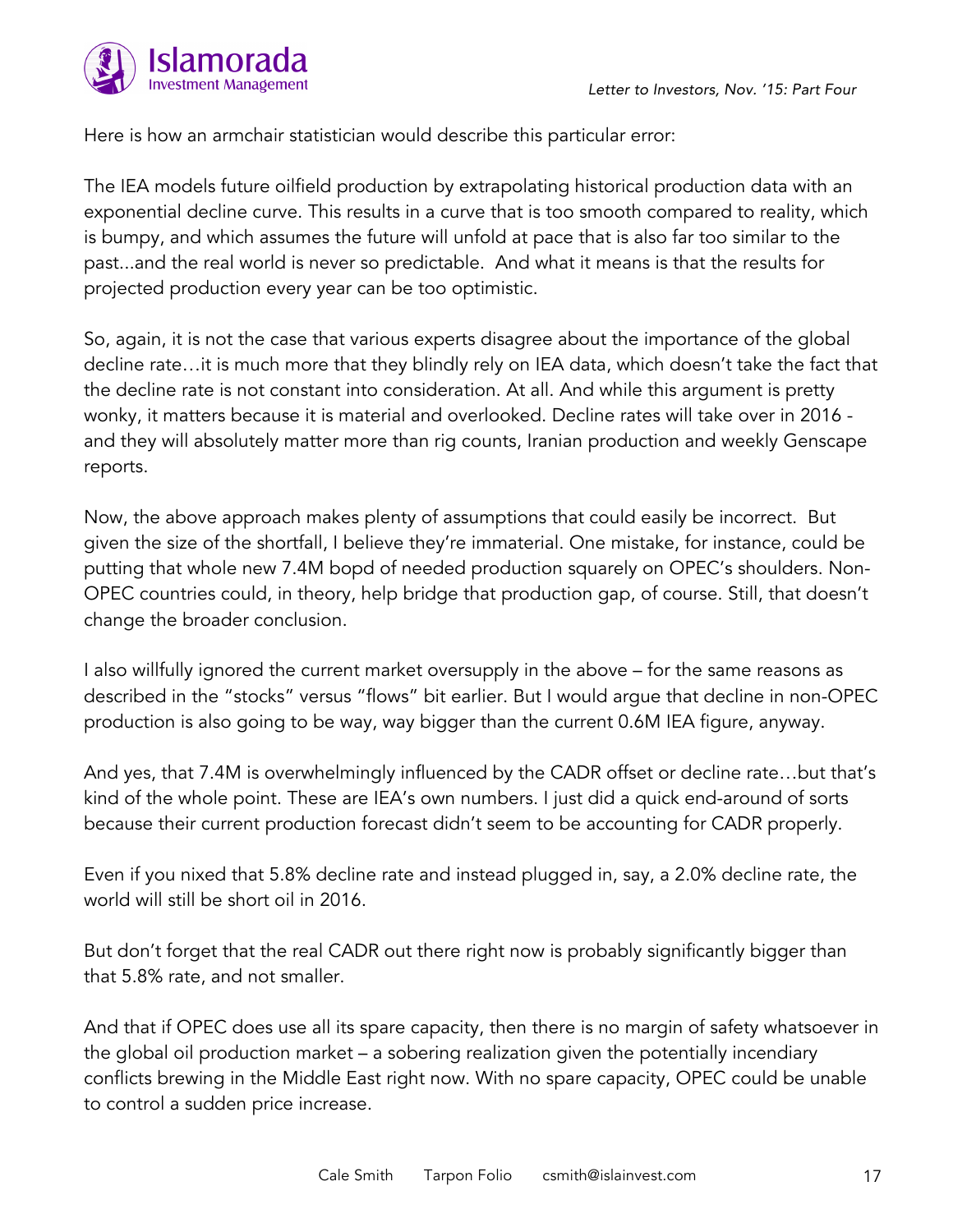

# Other Things That Make You Go 'Hunh'

Now also consider this:

- More than half the world's oil is produced from fields already in decline, where underlying decline rates appear to be at a rate of between 10% and 15% ex-reinvestment.

- Over time, the cost to bring on the marginal barrel of supply in the industry will keep rising, both to higher levels and at a faster rate.

- Global oil demand is now growing at the fastest pace in five years, and double the rate predicted at the beginning of 2015. Gasoline sales in the U.S. in Q3 also surged at the fastest pace in over a decade.

- Despite all the hysteria over an economic slowdown in China, demand for oil there is still actually quite strong and increasing – consistent with the government's goal to add more than 500m barrels of oil to their strategic petroleum reserves over the next five years. Chinese demand is growing at 7% year-over-year, led by gasoline and jet fuel.

- Cuts in industry capex will likely prove excessive. The industry has cut capex by 25% in FY15. Further cuts are expected in 2016, which would be only the second time in 30 years that industry capex has been cut in consecutive years. Yet as discussed in Part Three, this is not 1986.

- There also will likely be much more of a delay between an increase in oil prices and a subsequent increase in drilling activity than Wall Street seems to believe. I discussed this earlier in that Part Three bit about Goldman Sachs. If it proves true, then this, too, would further support the idea that once the production response arrives, it will be fighting a more rapid decline rate.

- The sheer scale of oil and gas projects demands significant capital investment from sophisticated financial institutions. At some point, and I'm guessing within the next five years, those institutions may start to begin to recognize U.S. tight oil as a legitimate threat to replace conventional oil sources. If so, the funding available to develop additional conventional oil fields could become further restricted. Which is a nice way of saying "involuntary capex cuts."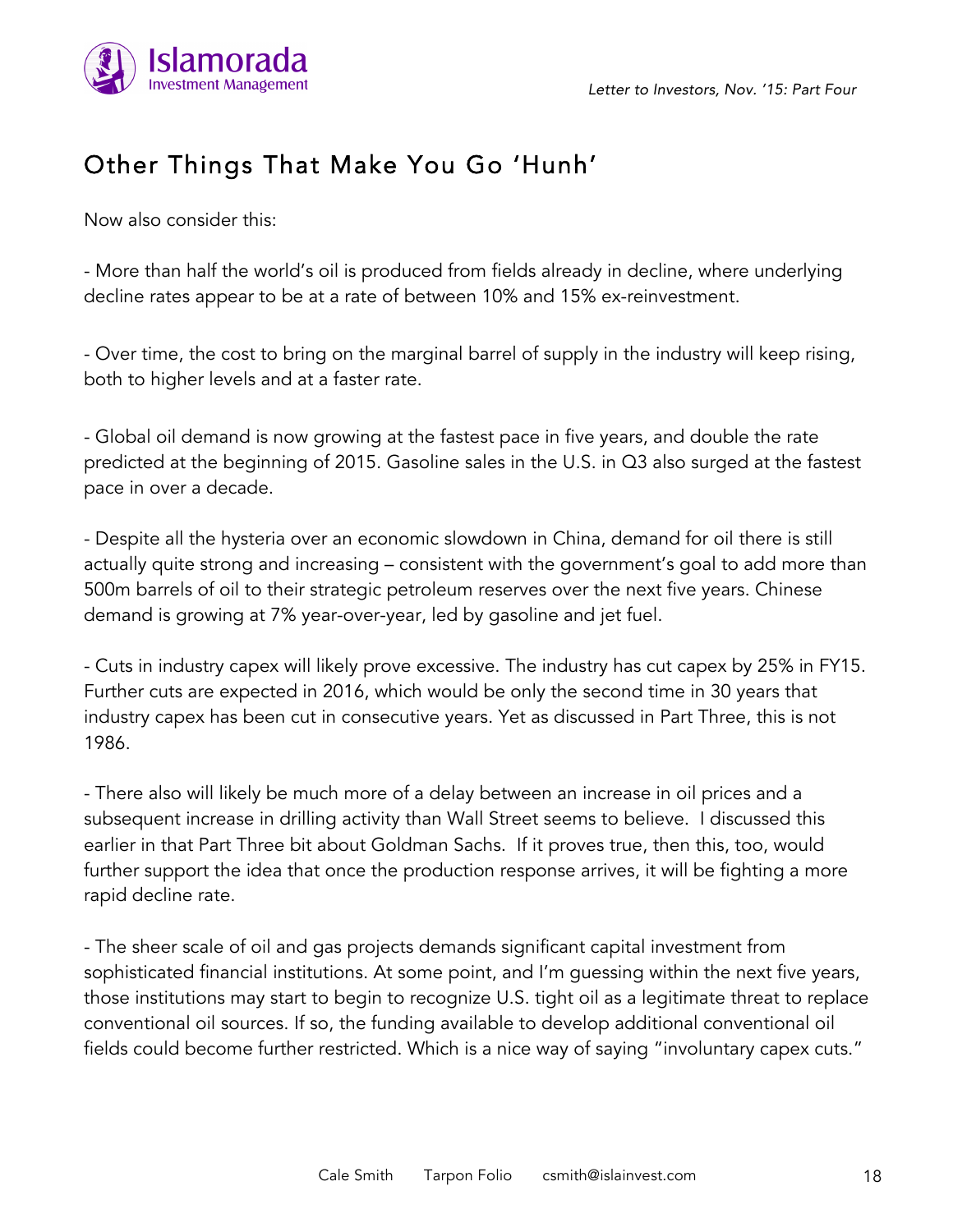

- The supply side of the oil market is much more vulnerable to material disruption than it was a year ago. With prices so low, the motivation for OPEC members (and Russia) to turn hostile on one another increases more every day.

- Oil use in the developed world currently averages about 14 barrels per person per year. In the developing world, oil is used at a rate of 3 barrels per person per year. What do you suppose will happen when billions of people go from consuming 3 barrels a year to – never mind 14 – just 6 barrels per year? The world's appetite for energy in the coming years will be staggering, and most forecasts show that 75% to 80% of that need will be met by oil, gas and coal – albeit more efficiently than today.

- Twenty million people a year in China are moving from rural areas to cities. In 1978, the country was 18% urbanized. Today, it is 50% urbanized, and there are over 170 cities with populations of greater than a million people. China is transitioning to a "mass auto culture" at an unprecedented rate and at a massive scale. As late as 1983, China only produced 10,000 cars a year. In 1990, they sold 42,000 cars. In 2009, more cars were sold in China than the U.S. And by 2020, auto sales in China could reach 30 million a year.

- If China consumes oil at the same rate as the U.S., by 2030 China alone will be using more oil per year than all of the world's current annual production.

- Asia in general is also expected to add around 280 million barrels of crude oil storage capacity between now and 2017. About 185 million barrels (about 65% of that) will be for SPR ("Strategic Petroleum Reserve") facilities in China and India. The rapid growth in Asian crude storage capacity also has the potential to influence short-term oil market dynamics - by creating a surge in purchases for crude oil over and above that is required to meet its normal refined product demand. The energy consulting firm Wood Mackenzie expects crude oil purchased for storage in Asia to average 240,000 kb/d from 2015 to 2017. So this "oil stockpiling" is also significant for the global oil balance.

I think you see the point. Noodle on these sorts of things long enough, and you may start to get the sense that we may soon have an oil price problem of a completely different kind.